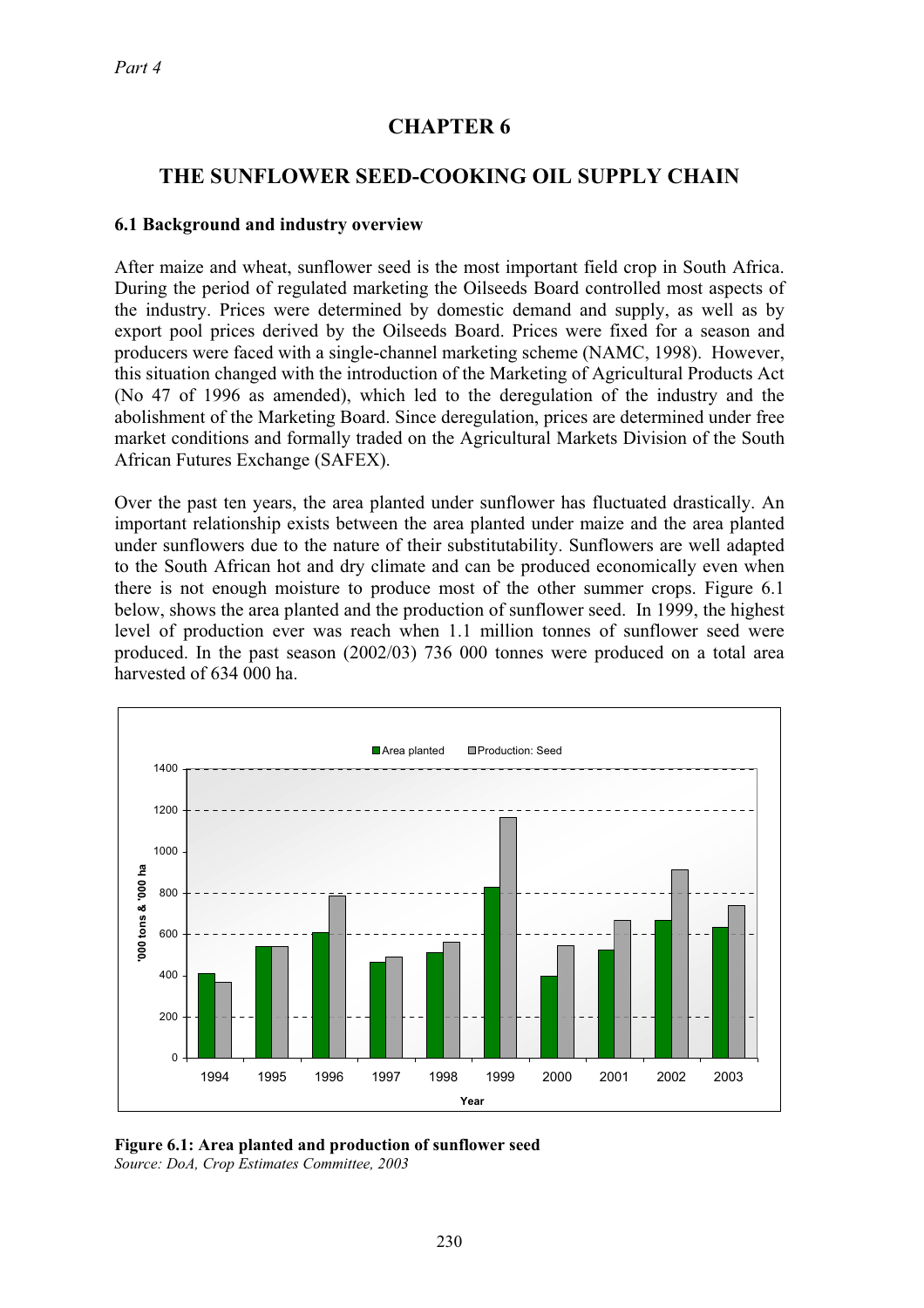Approximately 95% of all sunflower seed produced in South Africa is destined for the processing industry for the production of sunflower oil. Sunflower oilcake - also referred to as meal -, a by-product of the oil extraction process, is sold to feed manufacturers domestically. It is generally regarded as a low-value product that does not compare well to soybean oilcake in terms of nutritional value. Therefore, the dilemma of the sunflower market is that not enough sunflower seed is produced locally for the oil industry, yet once the seed has been crushed the by-product is regarded as a low-valued product. Over the past decade, the total demand for sunflower seed, derived from the total demand of sunflower oil, has increased to over 1 million tonnes, which makes South Africa a net importer. Important to note is that it is not the seed or the cake that is imported, but the sunflower crude oil. Table 6.7 (section 6.4) presents the sunflower oil imports over the past three years.

Table 6.1 shows that the total consumption of sunflower oil in South Africa (including the exports to SADC countries) is estimated at 451 781 tonnes, of which 321 530 tonnes were produced locally and 130 251 tonnes were imported. Although no formal data are available on the consumption of sunflower oil for the period 2001/02, it is estimated that the total consumption (including exports to neighbouring states) decreased because imports of sunflower crude oil<sup>1</sup> decreased by  $97\%$  (Table 6.7) as a result of the drastic increase in sunflower crude oil prices and the depreciation of the exchange rate.

| тарк он, сонзатрион от записны он рузсеный          |             |  |  |  |
|-----------------------------------------------------|-------------|--|--|--|
| Total sunflower oil market volume by segment - 2000 |             |  |  |  |
|                                                     | <b>Tons</b> |  |  |  |
| Retail                                              | 83 781      |  |  |  |
| General Trade                                       | 53 000      |  |  |  |
| Wholesale                                           | 110 000     |  |  |  |
| Industrial                                          | 52 000      |  |  |  |
| <b>Bulk</b>                                         | 40 000      |  |  |  |
| Exports of refined oil (mainly SADC)                | 113 000     |  |  |  |
| <b>Total consumption</b>                            | 451 781     |  |  |  |

**Table 6.1: Consumption of sunflower oil by segment** 

*Source: Own calculations* 

It is important to take the usage spread of sunflower oil into consideration. It is interesting to note that, despite the fact that the Indian population makes up only 2.5% of the total SA population, its expenditure on sunflower oil is estimated at a massive 33% of the total SA expenditure on sunflower oil. It is estimated that the white population is responsible for 25% of all expenditure on sunflower oil.

**Table 6.2: Usage spread of South African Population**

|          |        | $%$ Population $%$ Expenditure |
|----------|--------|--------------------------------|
| African  | 76.79% | 14.08%                         |
| White    | 10.86% | 24.88%                         |
| Coloured | 8.89%  | 16.67%                         |
| Indian   | 2.47%  | 33.10%                         |
| Other    | 0.99%  | 11.27%                         |

*Source: Own calculations*

<sup>&</sup>lt;sup>1</sup> Note: crude oil is imported and refined oil is exported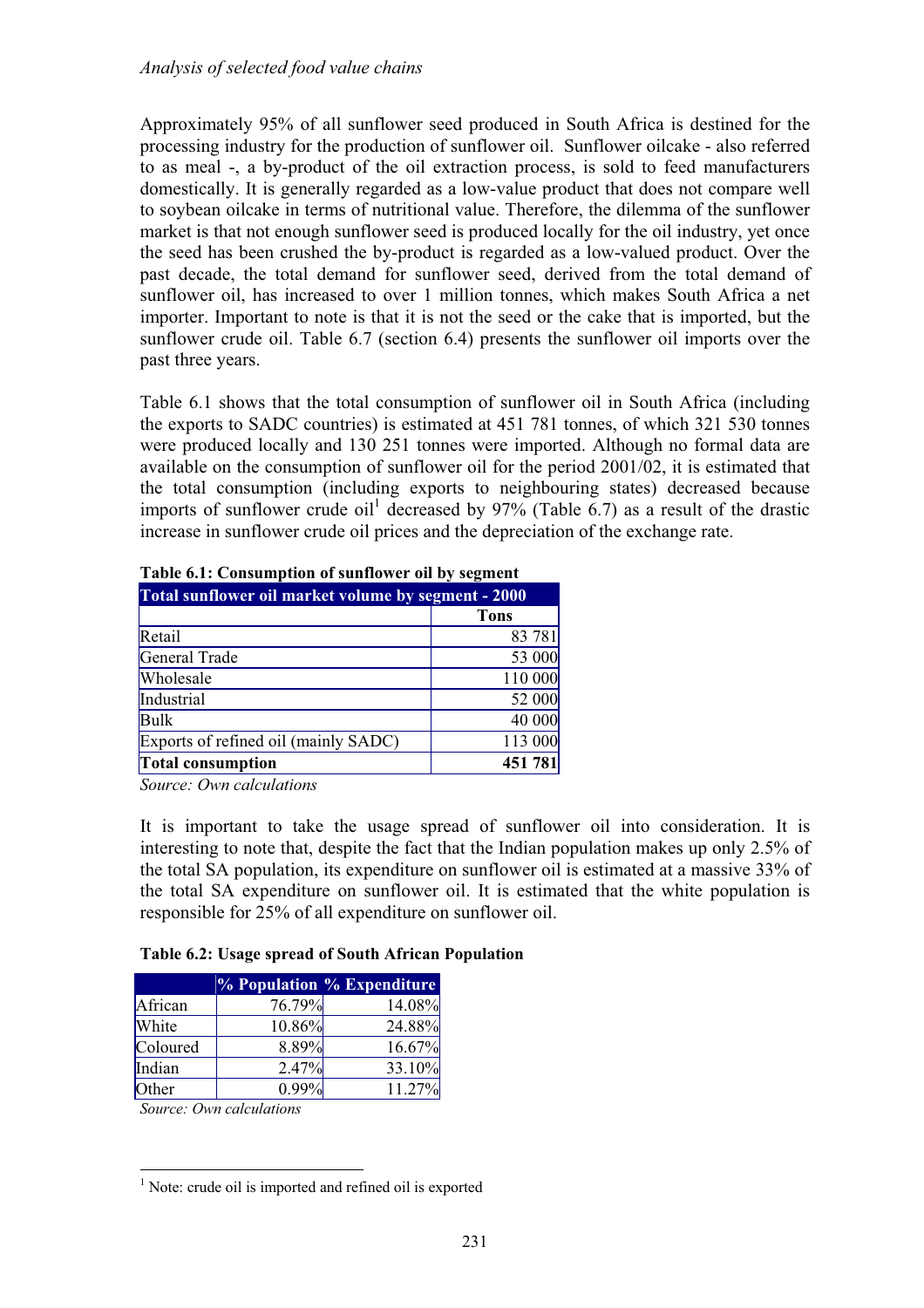It is well known that South Africa is a net importer of oilcake products. Table 6.3 below shows the availability of the total oilcake in South Africa. Interestingly, the import of sunflower cake shows a decreasing trend compared to the total available oilcakes, whereas the usage of soybean cake increased substantially over the same period.

| <b>OILCAKE</b> (tons) | 1999/2000        | $%$ Inc  | 2000/2001 | $%$ Inc   | 2001/2002 | $\frac{9}{6}$ Inc |
|-----------------------|------------------|----------|-----------|-----------|-----------|-------------------|
| Soya                  | 402 190          | $9.77\%$ | 406 677   | $10.32\%$ | 495 546   | 12.27%            |
| Sunflower             | 304 970          | 7.41%    | 286 078   | 7.26%     | 232 460   | 5.76%             |
| Cottonseed            | 54 165           | $1.32\%$ | 43 758    | $1.11\%$  | 53 741    | 1.33%             |
| Groundnuts            | 5 6 9 9          | 0.14%    | 3 8 4 5   | 0.10%     | 5 1 6 4   | 0.13%             |
| Canola                | 12 4 20          | $0.30\%$ | 8683      | 0.22%     | 8 3 4 7   | 0.21%             |
| Copra $&$ Palm        |                  |          |           |           | 1 7 1 9   | 0.04%             |
| <b>TOTAL</b>          | 779 444          | 18.94%   | 749 041   | $19.01\%$ | 796 977   | 19.73             |
| $\sim$<br>$\sqrt{1}$  | $, \, \, \ldots$ |          |           |           |           |                   |

**Table 6.3: Oilcake usage by AFMA members, 1 April 1999 to 31 March 2002**

*Source: AFMA chairman's report, 2003*

Figure 6.2 illustrates that over the past five years the total production of sunflower cake has exceeded the total consumption. This has created an increased downward pressure on the price of sunflower cake. The price of sunflower cake is derived from its relative nutritional value compared to other oil cakes. The calculation of this derived cake price is illustrated in section 6.3.



**Figure 6.2: Production and consumption of oilcake (Source: AFMA, 2003)**  *Estimated figures for 2003*

According to members of AFMA, the South African feed industry is capable of utilizing more than 300 000 tonnes of sunflower seed meal per annum. According to the members, usage is restricted by the following criteria: (i) the ratio of soy-bean meal to sunflower seed meal prices, (ii) high transport costs to coastal regions, (iii) inconsistent quality of sunflower seed meal from crushers (high fibre, low protein) and (iv) the low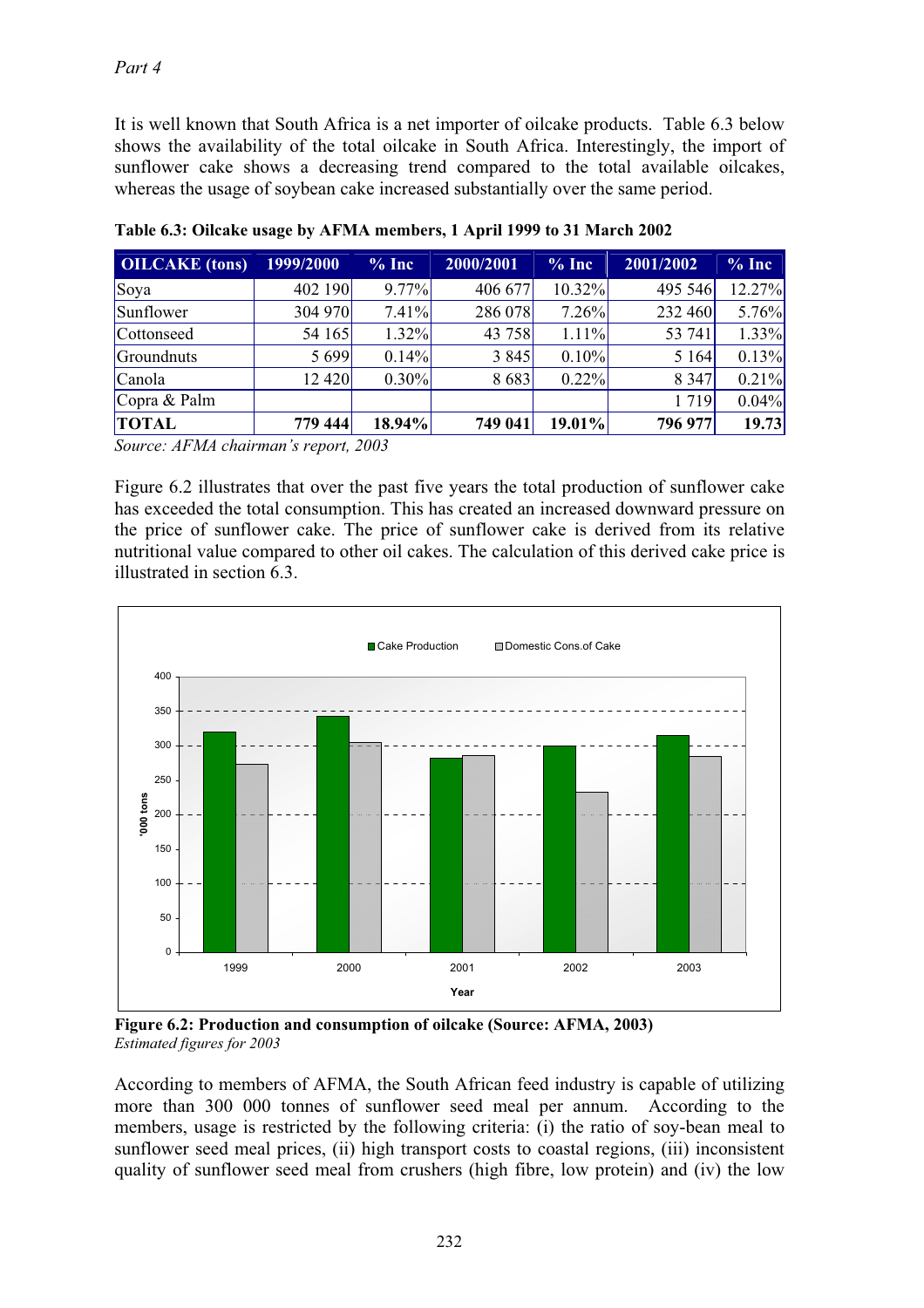availability of sunflower seed meal as a result of low oil prices and thus reduced crushing. Table 6.4 presents the nutrient composition of meals of selected oilseeds.

| <b>Item</b>           | <b>Sunflower</b><br>seed meal<br>with hulls | <b>Sunflower</b><br>seed meal<br>without<br><b>hulls</b> | Soybean<br>meal<br>with hulls | Soybean<br>meal<br>with hulls | <b>Peanut</b><br>meal |
|-----------------------|---------------------------------------------|----------------------------------------------------------|-------------------------------|-------------------------------|-----------------------|
| <b>Nutrient</b>       |                                             |                                                          |                               |                               |                       |
| Crude protein $(\% )$ | 28.34                                       | 43.00                                                    | 44.00                         | 49.00                         | 42.00                 |
| Crude fibre $(\%)$    | 23.00                                       | 13.00                                                    | 6.00                          | 3.00                          | 12.00                 |
| Energy (ME/Kcal/kg)   | 1760                                        | 2320                                                     | 2320                          | 2530                          | 2200                  |
| Amino acids           |                                             |                                                          |                               |                               |                       |
| Lysine                | 1.18                                        | 1.70(84)                                                 | 2.70(90)                      | 3.07(92)                      | 1.70(83)              |
| Methionine            | 0.72                                        | 1.65(93)                                                 | 0.63(91)                      | 0.68(94)                      | 0.50(93)              |
| Cystine               | 0.55                                        | 0.40(78)                                                 | 0.70(82)                      | 0.69(92)                      | 0.62(78)              |
| Threonine             | 1.21                                        | 1.70(85)                                                 | 1.70(87)                      | 1.94(92)                      | 1.28(85)              |

**Table 6.4: Comparative nutrient composition**

Note: Figures in parentheses indicate percentage digestion coefficients of respective amino acids. *Source: Reddy, 2000. (Competition Commission)*

## **6.2 Market Structure**

### **6.2.1 Primary Industry**

Information on the number of sunflower seed producers is not available, but industry sources believe the number of producers is just slightly lower than the number of maize producers. This is due to the fact that farmers plant both crops simultaneously as part of their diversification strategy. Table 6.5 shows the regional distribution of sunflower seed in South Africa in 2001/02 and 2002/03. The regional distribution remained approximately the same over the two seasons. The Free State is the leading producer with a share of 49% of the total area planted and 52% of the total production, followed by the North-West Province with 36% and 35% respectively.

| Table 6.5: Regional distribution of area planted and production of sunflower seed |  |  |
|-----------------------------------------------------------------------------------|--|--|
|-----------------------------------------------------------------------------------|--|--|

|                   | Area    | Area<br>planted (ha) planted (ha) | % Share<br>(02/03) | <b>Production Production</b><br>(tons) | (tons)     | % Share<br>(02/03) |
|-------------------|---------|-----------------------------------|--------------------|----------------------------------------|------------|--------------------|
|                   | 2002/03 | 2001/02                           |                    | 2002/03                                | 2001/02    |                    |
| Western Cape      | 500     |                                   | 0.08%              | 500                                    |            | 0.07%              |
| Northern Cape     | 300     | 250                               | 0.05%              | 720                                    | 500        | 0.10%              |
| <b>Free State</b> | 310 000 | 305 000                           | 49.36%             | 372 000                                | 443 000    | 52.63%             |
| Eastern Cape      | 200     | 200                               | 0.03%              | 240                                    | <b>200</b> | 0.03%              |
| KwaZulu-Natal     | 100     | <b>60</b>                         | $0.02\%$           | 100                                    | 90         | 0.01%              |
| Mpumalanga        | 40 000  | 30 000                            | 6.37%              | 46 000                                 | 52 500     | 6.51%              |
| Limpopo           | 37 000  | 40 000                            | 5.89%              | 22 200                                 | 50 000     | 3.14%              |
| Gauteng           | 10 000  | 12 000                            | 1.59%              | 12 000                                 | 18 000     | 1.70%              |
| North-West        | 230 000 | 280 000                           | 36.62%             | 253 000                                | 364 000    | 35.80%             |
| Total             | 628 100 | 667 510                           |                    | 706 760                                | 928 290    |                    |

*Source: Crop Estimates Committee, 2003*

**6.2.2 Secondary Industry**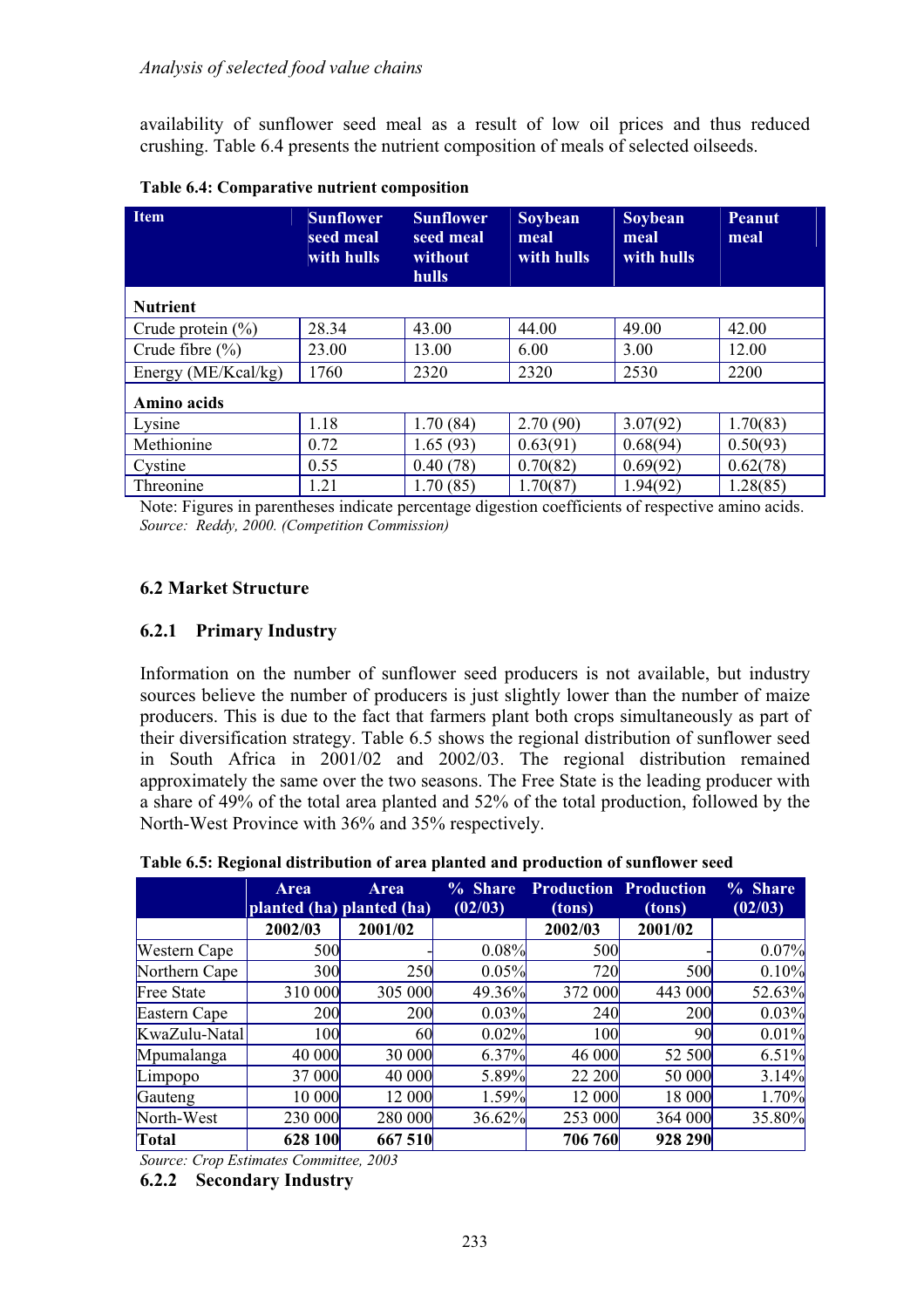The top eight seed-crushing plants yield more than 300,000 tonnes of sunflower meal annually, with a total crushing capacity of over 1 million tonnes of sunflower seed (Table 6.6). This implies that, given the current total production of sunflower seed of 706,760 tonnes, only 65% of the total local crushing capacity are utilised. This opens a window for what is in the industry referred to as "toll crushing". Due to the surplus crushing capacity, there is an opportunity for any role player in the industry to crush seed, sell the crude oil at a lower price than the import parity price and still manage to realise some profit. This phenomenon makes the crushing industry highly competitive since the utilisation of crushing capacity is readily available to anyone in the business. The fact that there exists excess capacity in South Africa with respect to the processing of oilseeds is exerting more and more pressure on the ability of large and small processors' to reach and maintain an optimum level of economies of scale.

| <b>Location</b><br><b>Processor</b> |                           | <b>Crushing</b><br><b>Capacity (tons)</b> |
|-------------------------------------|---------------------------|-------------------------------------------|
| Boksburg & Randburg                 | Nola Industries           | 400 000                                   |
| Southdale                           | Epic                      | 200 000                                   |
| Lichtenburg                         | Epko                      | 170 000                                   |
| <b>Isando</b>                       | Willowton Oil Mills       | 100 000                                   |
| Viljoenskroon                       | Senwesko                  | 100 000                                   |
| Pietermaritzburg                    | Capital Oil Mills         | 50 000                                    |
| <b>Isithebe</b>                     | Elangeni Oil & Cake Mills | 30 000                                    |
| Pietermaritzburg                    | Sealake Industries        | 25 000                                    |
| Total                               |                           | 1 075 000                                 |

|  |  | Table 6.6: Largest crushing plants in South Africa |
|--|--|----------------------------------------------------|
|  |  |                                                    |

*Source: Industry specialists, 2003* 

The South African Oil Processors Association (SAOPA) represents the oil processing industry's interests. Table 6.7 presents a list of oil refineries, which are currently members of the Association. It is interesting to note that not all crushers have a refining capacity and not all refiners have crushing capacity. Eight of the thirteen refineries are relatively close to Durban harbour from where sunflower crude oil is imported.

### **6.2.3 Other relevant aspects**

Oilseed processing is highly capital-intensive, and requires specialised knowledge and state-of-the-art technology. The fact that large quantities of crude oil are entering South African harbours for refining makes it very difficult for large and small processors to survive. Oil mills near the respective harbours have a big advantage in this regard, as their transport costs are very low (e.g. only from Durban harbour to Pietermaritzburg). In other words, location of processing facilities and transport cost can be regarded as very important.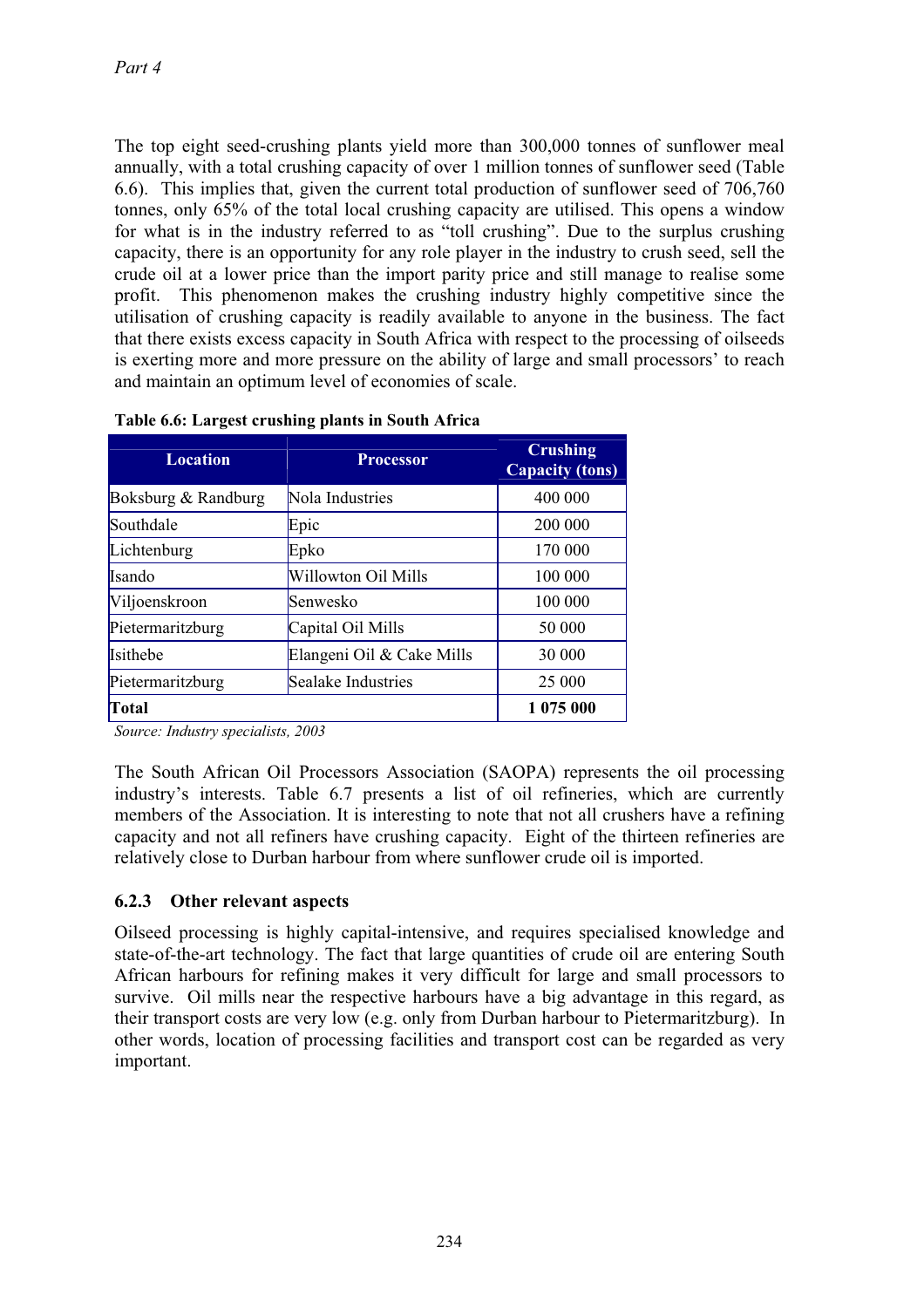| Location         | <b>Refiners</b>           |
|------------------|---------------------------|
| Pietermaritzburg | Capital Oil Mills         |
| Randfontein      | Continental Oil Mills     |
| <b>Isithebe</b>  | Elangeni Oil & Cake Mills |
| Southdale        | Epic Foods                |
| Lichtenburg      | Epko Oil Seed Crushing    |
| Cumberwood       | Hentiq 1320               |
| Rivonia          | Nedan Oil Mills           |
| Randfontein      | Nola Industries           |
| Pietermaritzburg | Sealake Industries        |
| Isipingo Beach   | Sun Oil Refineries        |
| Port Shepstone   | Sunola Oil Mills          |
| Durban           | UBR                       |
| Isando           | Willowton Oil Mills       |

|  |  |  |  | Table 6.7: South African Oil Refineries |
|--|--|--|--|-----------------------------------------|
|--|--|--|--|-----------------------------------------|

*Source: The South African Oil Processors Association*

Processors, especially large ones, must keep themselves up-to-date with technological innovations in the oilseed processing industry in order to be compete with large overseas processors. This, in fact, hampers the ability of the industry to maintain, or reach, economies of scale. Most of the local crushing plants were established in the mid-eighties and have not been revamped since. The distance from crushing plant to the market also influences role players' ability to achieve economies of scale. For example, a number of small processors have the disadvantage of being far from the market, in contrast to the larger ones who built their factories closer to the markets of Gauteng and KwaZulu-Natal, or those that are situated near harbours. The issue here is the relative difference in transport costs of transporting the primary commodity to the processing plant and transporting the processed product to the market, which affects, particularly, the smaller processors.

A concern shared by the entire industry is the utilisation of used oils. Used oils comprise between 50,000 and 100,000 tonnes annually that are being recycled back into the economy. Used oils have alarming health risks, a topic that is currently under researched by Professor Kock at the University of the Free State. Used oils are substantially cheaper than virgin oils, and they offer unscrupulous operators the opportunity to exploit consumers (Stromnes, 2001, Competition Commission, 2002).

As with the other agricultural sub-sectors, also the oilseeds industry must adhere to several regulations pertaining to food safety. These regulations include, amongst others, the following:

- Foodstuffs, Cosmetic and Disinfectants Act of 1972 (Act 54 of 1972)
- $\check{\text{S}}$  Health Act of 1977 (Act 63 of 1977)
- Fertilisers, Farm Feeds, Agricultural Remedies Act of 1947 (Act 31 of 1947)
- Agricultural Products Standards Act of 1990 (Act 119 of 1990)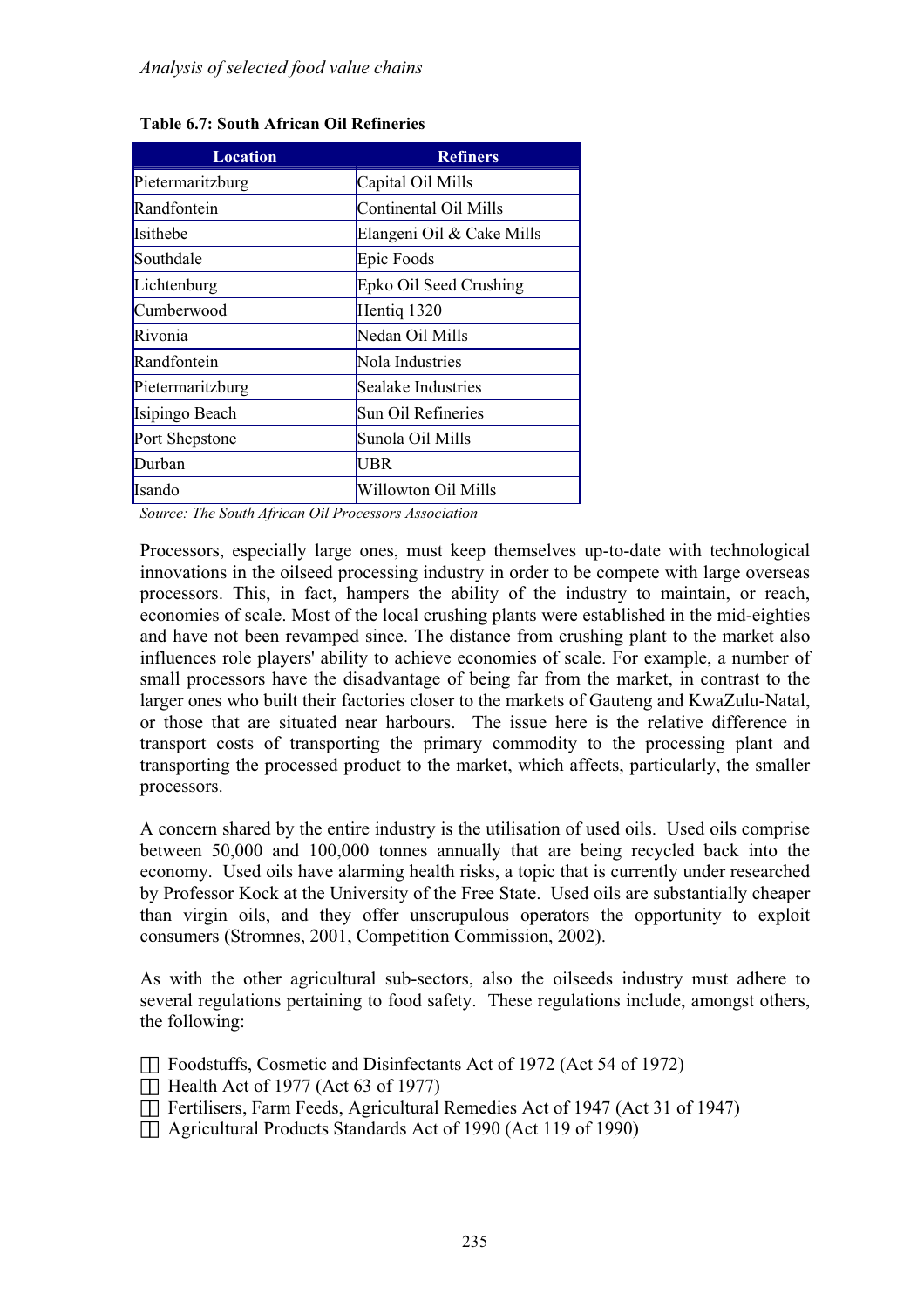### **6.3 Price formation in the sunflower seed market**

As with all other field crops, prices of oilseeds vary substantially from one season to the next. Although sunflower seed is also traded on SAFEX like maize and wheat, the local price of sunflower seed is not only influenced by the supply and demand factors of sunflower seed but also by the supply and demand factors of the local and international sunflower oil market. The international oil prices act as a guideline for domestic seed and oil prices. In particular, the situation of the Argentinean oil market has a significant impact on the local market since the Argentinean oil market has the same marketing period of sunflower seed as SA producers. Hence (see Figure 6.3 below), the sunflower crude oil price at the Reef is derived from the Argentinean free on board (fob) price for sunflower crude oil. The crude oil price, as illustrated in the figure below, can be regarded as an import parity price of crude oil at the Reef (in Rand terms) seen that the costs of transport, discharge and insurance are taken into account. The calculation of this import parity price is illustrated in section B1 of Table 6.9.



**Figure 6.3: Sunflower oil and seed prices** *Source: Reuters, SAFEX & AC Nielsen, 2003*

Figure 6.3 shows the relationship between the retail price of sunflower oil, the crude oil price at the Reef and the sunflower seed price traded on SAFEX. As previously mentioned, South Africa is a net importer of oil, which implies that the local price is normally traded close to import parity levels. If a refinery can import crude oil from Argentina at a lower price than that of the locally produced oil supplied by the crushers, the refineries will simply decide to import the oil. This is the reason why more than 60% of all the sunflower oil refineries are close to Durban harbour. South Africa is not a significant role player when it comes to international oilseed production and trade, and, therefore, South Africa is regarded as a price taker.

The sharp increase in the price of sunflower crude oil during November and December 2001 not only was caused by the depreciation in the exchange rate, but it also coincided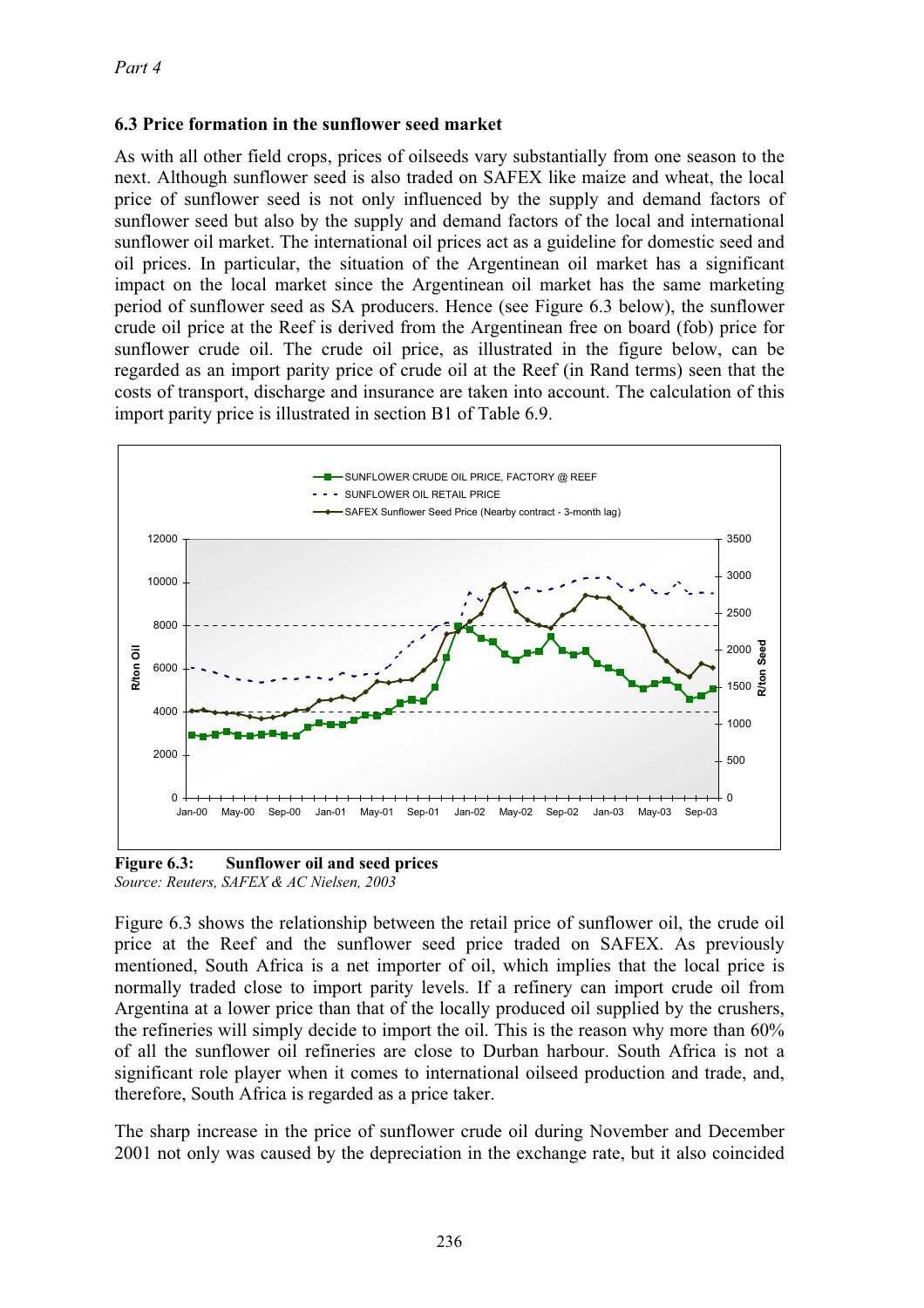with a drastic increase in the fob price of Argentinean sunflower oil, which resulted in the opening of a gap between soybean oil and sunflower oil prices (Figure 6.4).



**Figure 6.4: World sunflower and soybean crude oil prices and exchange rate** *Source: Reuters and SAFEX, 2003*

Historically, sunflower oil world prices have traded at an approximate premium of US\$20/ton over the world prices of soybean oil. Hence, the fact that the gap between sunflower oil and soybean oil was as high as US\$222/ton, during the period December 2001 to January 2002, influenced the behaviour of crushers and refineries significantly. This issue will be further discussed in section 6.4.

When considering the international market, it becomes clear that not sunflower seed is imported but sunflower crude oil. The price that an oilseed processor is willing to pay for sunflower seed should therefore be derived from the import parity price of sunflower crude oil, as well as from the prices of other oils that can serve as substitutes for sunflower oil, such as soybean oil. Despite the fact that more than 300,000 tonnes of sunflower cake are produced locally, cake is regarded as a by-product and prices are very volatile. The local price of cake is influenced by demand and supply factors on the cake market. Figure 6.5 presents the derived prices in Rand terms for sunflower oil and cake at the Reef.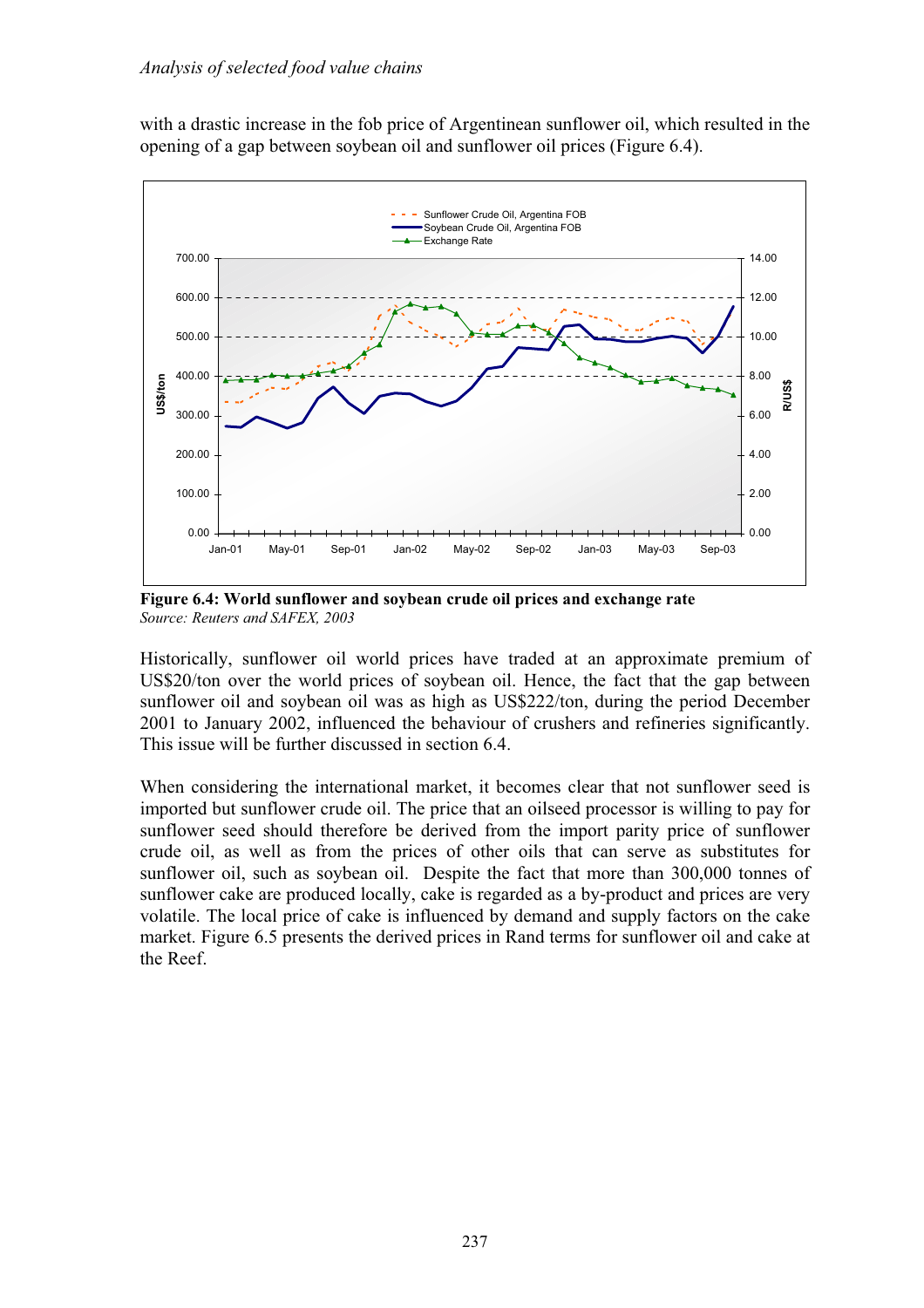

**Figure 6.5: Derived sunflower oil and cake prices at the Reef** *Source: Reuters, AFMA & own calculations, 2003*

The sunflower crude oil price in Figure 6.5 is exactly the same price as used in Figure 6.4, that is, the crude sunflower oil price at import parity levels at the Reef. The sunflower cake price is derived from the soybean cake price after the relative protein content and the final consumption value of the cake is taken into consideration. The prices of both oilcakes are calculated at import parity levels and in Rand terms. Firstly, the soybean cake price has to be adjusted to take into account the different protein contents of sunflower cake (38% protein) and soybean cake (47% protein). Therefore, the soybean cake price has to be divided by 0.47 and multiplied by 0.38. The second step is to multiply this adjusted cake price by 0.65. The reason for this is that industry specialists regard the final consumption value of sunflower cake to be 65% of the value of soybean cake. Factors like the high fibre content of sunflower cake reduce the digestibility of the cake, which reduces the final consumption value of the product. Due to the lack of a formally traded sunflower cake price, this formula can serve as a guideline in the determination of a local sunflower cake price. However, the level of cake prices in the first quarter of 2003 proved that this formula does not always provide an accurate estimation of what the local price of cake ought to be. For the first three months of 2003 sunflower cake traded at an average price of R800/ton, whereas the formula rather suggests an average level of R1270/ton. It was purely local demand and supply conditions of cake that dictated this low price.

South Africa is a net importer of sunflower and soybean oil and, therefore, import tariffs have a direct effect on the level of local prices. A few years ago, the import tariffs on oils and cakes were revised and the new tariffs are shown in Table 6.5. Sunflower and soybean oil are both imported at a fixed import duty of 10% of the free on board price (fob) of crude oil.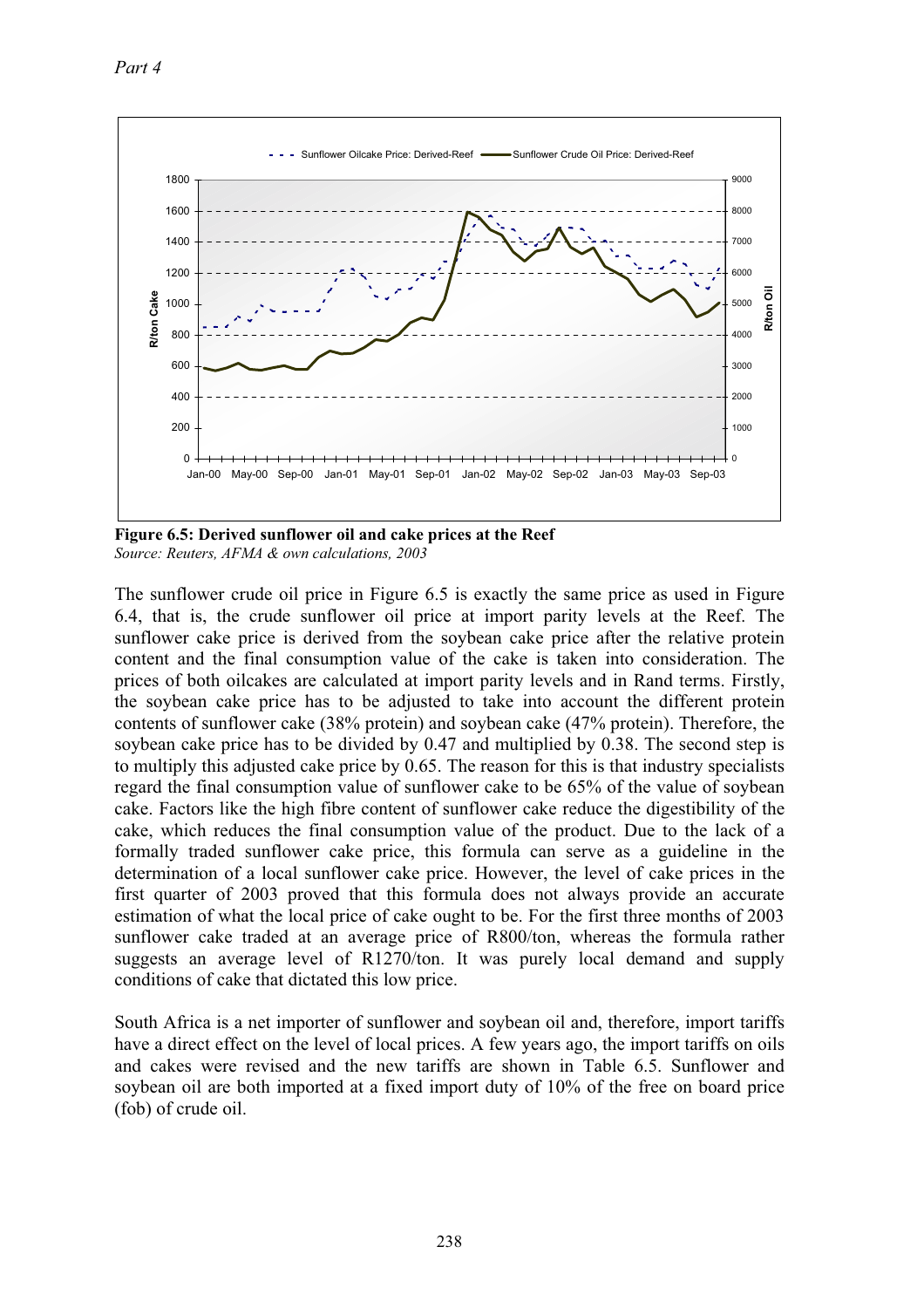| <b>Tariff line</b> | <b>Product description</b>                               | <b>Standard duty</b><br>rate $(\% )$ | <b>EU</b> applied<br>tariff rate $(\% )$ |
|--------------------|----------------------------------------------------------|--------------------------------------|------------------------------------------|
| 12.0100            | Soya beans, whether or not broken                        | 10                                   |                                          |
| 12.0210            | Groundnuts, not roasted or otherwise<br>cooked, in shell |                                      |                                          |
| 12.0600            | Sunflower seeds, whether or not broken                   | 9.4                                  | 7.5                                      |
| 15.0710            | Soya oil and its fractions                               | 10                                   |                                          |
| 15.0810            | Groundnut oil and its fractions                          | 9.8                                  |                                          |
| 15.1211            | Sunflower seed oil and its fractions                     |                                      |                                          |

|  |  | Table 6.8: Applied import tariff duties on different oilseeds and oils |
|--|--|------------------------------------------------------------------------|
|  |  |                                                                        |

*Source: Cargoinfo, 2003*

### **6.4 Unpacking the sunflower seed–to-sunflower oil value chain**

Similar to the maize-to-maize meal value chain analysis, various assumptions had to be made to construct the framework for the unpacking of the sunflower seed–to–sunflower oil supply chain as presented in Table 6.9. The basic assumptions used in the calculation of this value chain are based on the same principles as the assumptions used in the calculation of the maize-to-maize meal value chain (Chapter 2). For this value chain the following five main nodes or levels were identified: the sunflower seed producers (farm level), the crushers of seed, the refineries of crude oil, the wholesalers and retailers and, finally, the consumers. Table 6.9 represents the supply chain from sunflower seed to sunflower oil for the month of July 2003.

The farm gate price is derived from the SAFEX average nearby contract price, which is lagged by three months. Statistical tests proved that the level of correlation between the SAFEX price of sunflower seed and the consumer price of sunflower oil is the highest when the SAFEX price is lagged by three months. This implies that it takes three months from when the crushers buy the sunflower seed until the oil appears on the shelf. A number of role players also argued in favour of the inclusion of a 3-month lag period between the SAFEX price and the consumer price simply because of the period of time required for processing the oil as well as the need for basic hedging strategies. Therefore, the price of R1717/ton reflected in Table 6.9 since the SAFEX price is actually the average monthly nearby contract price traded on SAFEX for the month of April 2003.

The price of R9 996.25/ton reflected in Table 6.9 as the sunflower oil retail price is derived from the price of a 750ml bottle of "cheapest cooking oil". After taking into account factors such as the density of the product, it was calculated that 1 454 bottles (750ml) of cooking oil represent one tonne of oil.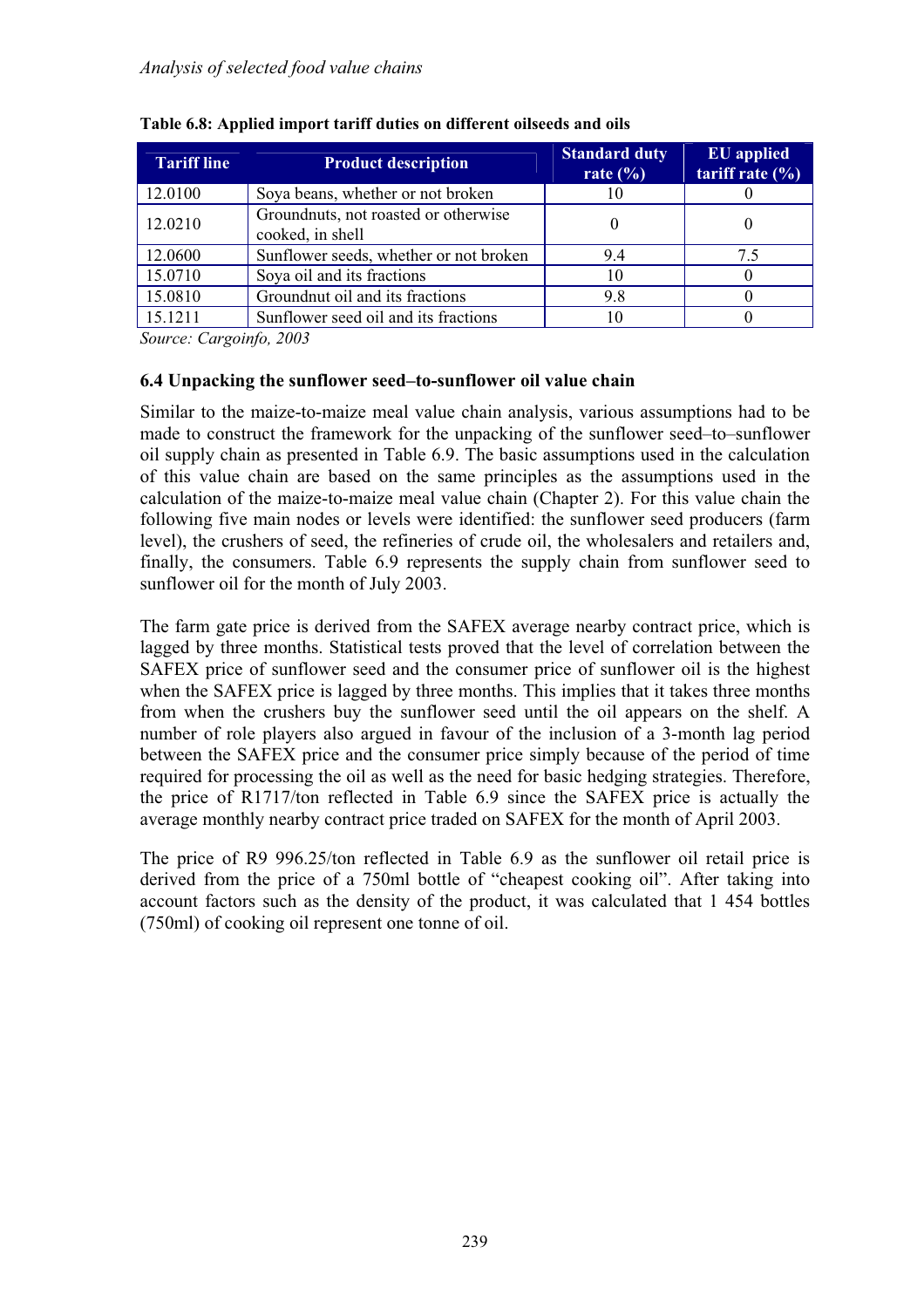#### **Units Jul-03** A) FARMERS **FARMGATE PRICE** R/ton seed 1576.00 Transport cost: Farm gate to silo  $R/ton seed$  106.00 Handling & Storage cost: Costs of farmer  $R/t$ on seed 35.00 **SAFEX (nearby contract)** R/ton seed 1717.00 B) SUPPLY OF CRUDE OIL 1) Imports of Crude Oil Sunflower Crude Oil, Argentina FOB US\$/ton oil 539.00 Freight 10.00 and 10.00 and 10.00 and 10.00 and 10.00 and 10.00 and 10.00 and 10.00 and 10.00 and 10.00 and 10 Insurance US\$/ton oil 6.47 Duty US\$/ton oil 53.90 Discharge and clearing transport US\$/ton oil 27.00 Exchange Rate R/US\$ R/US\$ 7.53 Sunflower Crude Oil, factory  $\omega$  Durban R/ton oil 5017.75 Transport: Durban to Reef R/ton oil 120.00 **SUNFLOWER CRUDE OIL PRICE, FACTORY @ REEF** R/ton oil 5137.75 2) Local supply of Crude Oil: Crushing activity Transport cost: Silo to crushing plant  $R/t$ on seed 86.00 Handling cost: Costs of crusher R/ton seed 35.00 Storage costs: Costs of crusher R/ton seed 100.00 Interests paid on investment R/ton seed 140.00 PRICE CRUSHERS PAY FOR SEED R/ton seed 2078.00 Fixed costs  $R/t$ on seed 65.00 Variable costs and the costs control of the costs and the costs and the costs control of the costs and the cost of the costs and the costs and the costs and the costs and the costs and the costs and the costs and the costs Total costs of crushing Total costs of crushing R/ton seed 185.00 **CAKE PRICE** 900.00 Crude oil contribution (39% extraction from 1ton of seed\*Oil price) R/ton oil 2003.72 Cake contribution (42% cake from 1ton of seed\*Seed price)  $R/t$ on cake 378.00 Costs of seed R/ton seed 2078.00  $CRUSHING MARGIN$  R/ton seed 303.72  $\sigma$  TOTAL CRUSHING COSTS  $R$ /ton seed 185.00 MANUFACTURERS REALISATION (CRUSHING) R/ton seed 118.72 C) REFINEMENT ACTIVITY SUNFLOWER CRUDE OIL PRICE, FACTORY @ REEF  $\vert x \rangle$  (ton oil  $\vert$  5137.75 Interests paid on investment and the state of the R/ton oil 58.00 Fixed costs and the set of the set of the set of the R/ton oil and 188.00 P and 188.00 Fixed costs Variable costs R/ton oil 180.00 Total costs of refinement  $R/t$ on oil  $426.00$ Total costs before refinement loss 5563.75 TOTAL COSTS OF REFINED SUNFLOWER OIL(exl. packaging) **R/ton 5918.88** D) PACKAGING ACTIVITY Interests paid on investment and the set of the R/ton oil and the 65.00 method of the 65.00 method of the 65.00 method of the 65.00 method of the 65.00 method of the 65.00 method of the 65.00 method of the 65.00 method of Fixed costs and the costs and the costs costs and the costs costs and the costs costs and the costs costs and the costs of  $\mathbb{R}/\text{ton}$  oil and the costs of  $\mathbb{R}/\text{ton}$  oil and the costs of  $\mathbb{R}/\text{ton}$  oil and the cos Variable costs R/ton oil 270.00 Total costs of packaging R/ton oil 455.00 Distribution costs **R**/ton oil 250.00 **TOTAL COSTS OF SUNFLOWER OIL (incl. packaging) 6623.88 MANUFACTURER-TO-RETAIL MARGIN (Pure sunflower oil) 3372.37**

#### **Table 6.9: The Sunflower seed –to- sunflower oil supply chain**

**SUNFLOWER OIL RETAIL PRICE R/ton oil 9996.25**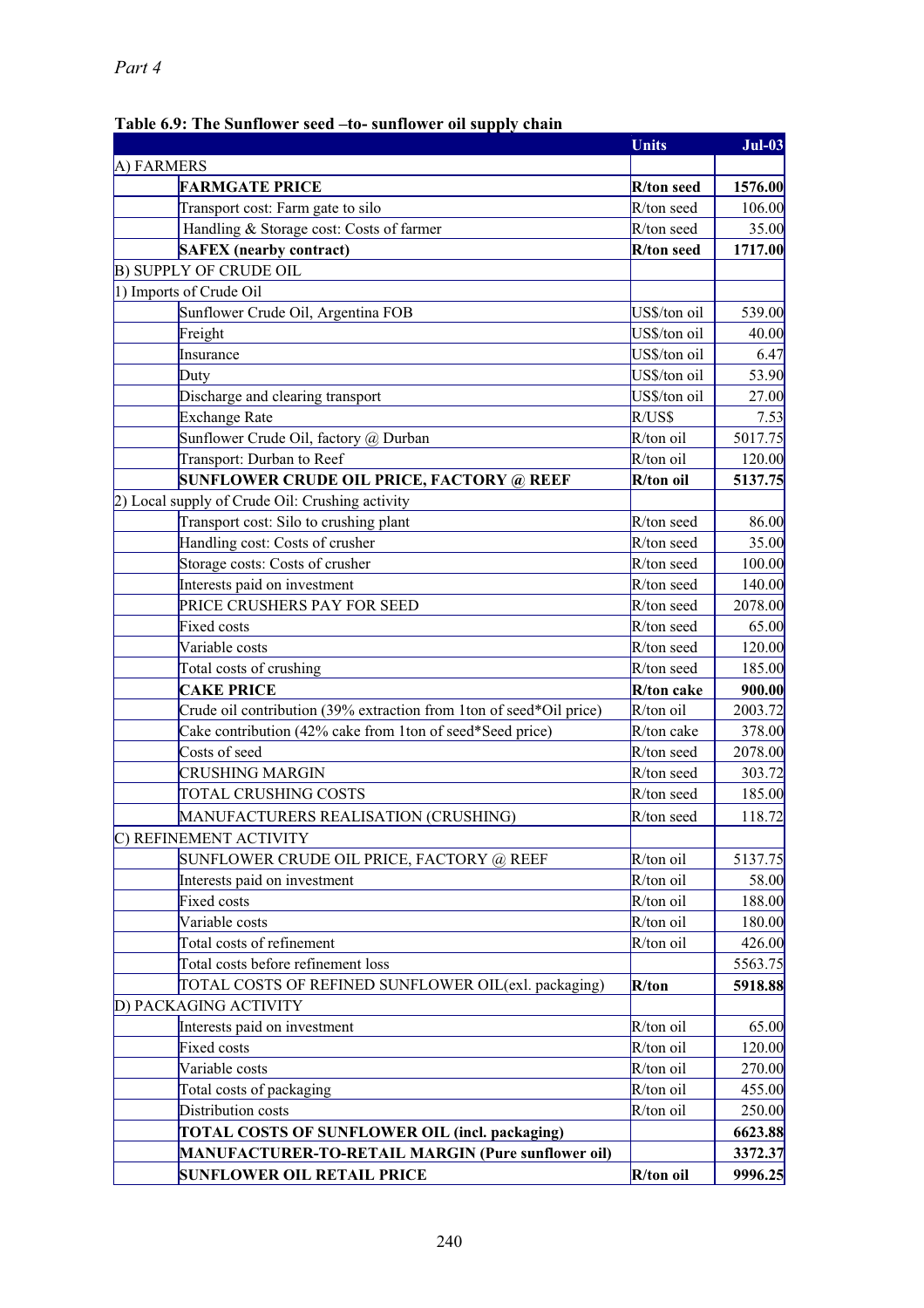It is important to note is that two possible sources for the supply of crude oil to the local refineries are included in the framework. The first source of supply of crude oil is imports. Table 6.9 clearly illustrates the calculation of the import parity price of sunflower crude oil of R5 137.75/ton. The second source of supply is the local crushers. Estimates for local crushing costs, the possible crushing margin, and the crushers' realisation are presented in section B2 of Table 6.9. The crushing margin of R303.72/ton of seed is calculated by deducting the costs of seed at the crusher's door (R2078/ton) from the income generated by the sales of the oil  $(R2003.72 = 0.39 * R5137.75)$  as well as the sales of the cake  $(R378 = 0.42*R900/ton)$  that were extracted from a tonne of seed. For the purpose of these calculations, an average extraction rate of 39% is used for oil and 42% is used for cake. Thus, one tonne of raw sunflower seed produces on average 390 kg of crude oil and 420 kg of cake. The total crushing costs are estimated at R185/ton, which implies that the crushers' realisation is estimated at R118.72/ton (R303.72 – R185) of seed.

It is important to keep in mind that the value of the crude oil is derived from the import parity price of crude oil. Industry specialists feel that at specific periods in the year the local price of crude oil trades below the import parity price levels. However, it was decided that for the purposes of these calculations a higher price of crude oil will reflect the "worse case" scenario because crude oil is regarded as the raw material and the higher the price of the raw material that enters the value chain, the slighter are the possibilities of making profit if the retail prices are kept at a constant level. Thus, the calculations in Table 6.9 reflect the worst-case scenario for the value chain.

Total costs of refinement are estimated at R426/ton oil and the total packaging costs (including distribution costs) are estimated at R655/ton oil. The total costs of refined sunflower oil (excluding packaging) including refinement losses of 6% are estimated at R5918.88/ton. If packaging costs and distribution costs are added to this value, the total cost of sunflower oil, before it enters the wholesale and retail sector, is R6623.88/ton oil.

|                                                        | <b>Units</b>  | <b>July 2003</b> |
|--------------------------------------------------------|---------------|------------------|
| Manufacturer-to-Retail margin                          | R/ton         | 3372.37          |
| Raw material as percentage of retail price (Crude Oil) | $\frac{0}{0}$ | 51.40%           |
| Conversion costs as a percentage of retail price       | $\frac{0}{0}$ | 13.56%           |
| Packaging as percentage of retail price                | $\frac{0}{0}$ | $4.55\%$         |

**Table 6.10: Summary statistics of sunflower value chain calculations** 

*Source: Own calculations*

The manufacturer-to-retail margin (Table 6.10) is calculated by deducting the total costs of sunflower oil from the retail price of sunflower oil. Table 6.10 reports a manufacturer-toretail margin of R3 372.37/ton (R9 996.25-R6 623.88). Within this margin, or "price gap", lie the total costs of administration and marketing of the retailers and wholesalers as well as the profits of the wholesalers, retailers and refineries. Similar to the miller-to-retail margin, not many assumptions are made to obtain the manufacturer-to-retail margin and, therefore, a great deal of emphasis is placed on this measure.

Figure 6.6 below, depicts the trends in the manufacturer-to-retail margin, and the imports of sunflower oil and soybean oil. As previously mentioned, during November and December 2001 the price gap between the world price of sunflower and soybean oil increased significantly as a result of the sharp increase in the price of sunflower crude oil. The impact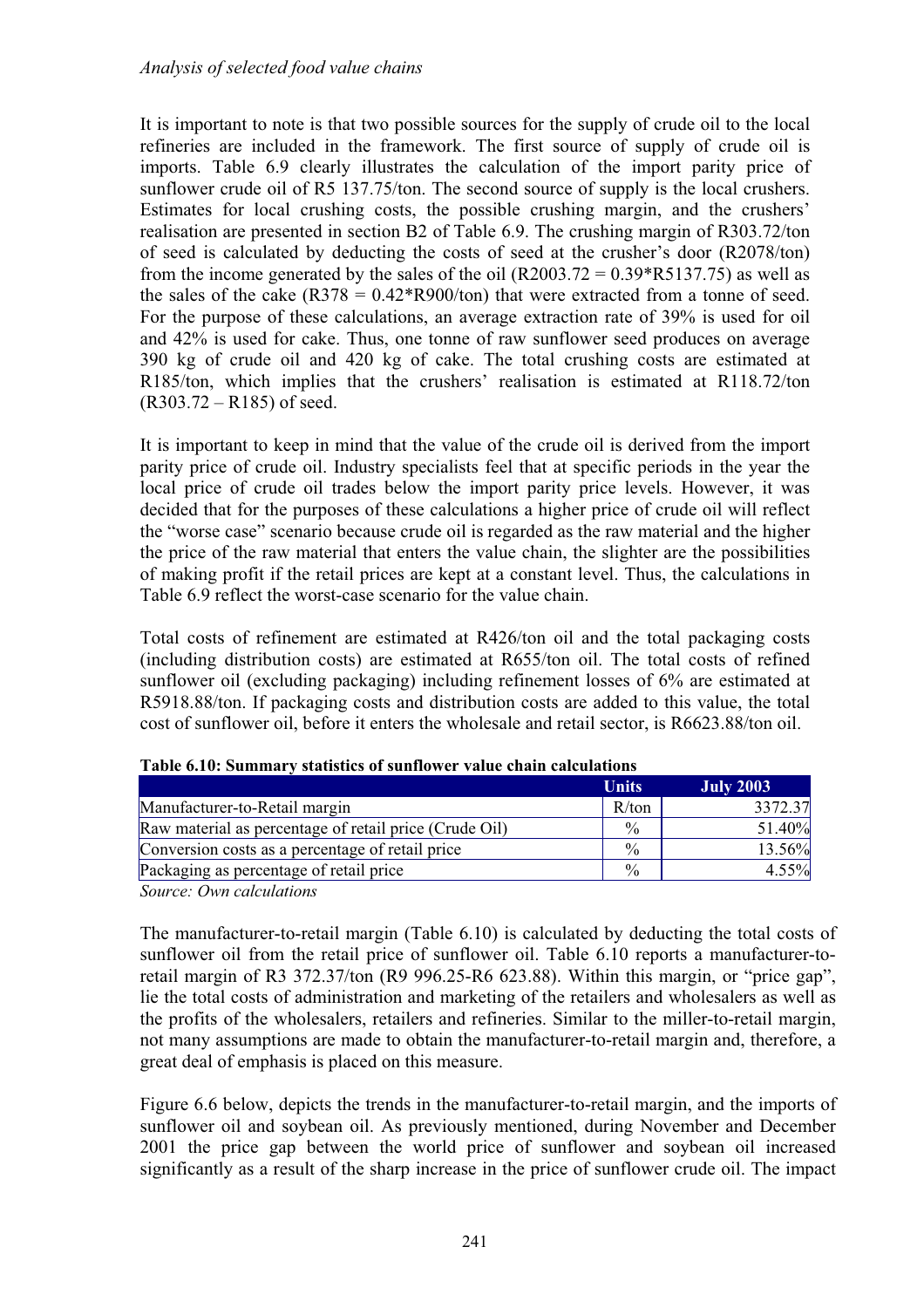of this sharp increase in the price of crude oil on the manufacturer-top-retail margin is illustrated graphically in Figure 6.6. The manufacturer-to-retail margin became negative in this period. With the soybean crude oil price more than US\$ 200/ton cheaper than the crude oil price of sunflower, refineries started substituting sunflower oil with soybean oil and imports of soybean oil increased sharply. The fact that the retail price, which was used for the purpose of these calculations, reflects the price of "cheapest cooking oil" on the shelf, and not pure sunflower oil, implies that it reflects the price of blended oil. Pure sunflower oil is always sold at a premium. This premium can in some stores be as high as 30%.



**Figure 6.6: Manufacturer-to-retail margin versus oil imports** *Source: Department of Trade and Industry & own calculations, 2003*

An inverse relationship between the manufacturer-to-retail margin and the level of soybean imports can be identified in the figure above. Whenever the margin decreases the level of soybean crude oil imports increase. From 2001 to 2002 sunflower crude oil imports decreased by 97.2%, while the imports of soybean oil increased by 54.9%. Table 6.11 shows that, apart from sunflower oil, the imports of all the crude oils have increased.

|                 |         | Quantity Imports (tons): Jan - Dec |         | % Change     |           |  |
|-----------------|---------|------------------------------------|---------|--------------|-----------|--|
|                 | 2000    | 2001                               | 2002    | $00 - 01$    | $01 - 02$ |  |
| Sunflower Oil   | 130,251 | 105,979                            | 2.949   | $-18.6%$     | $-97.2%$  |  |
| Soybean Oil     | 19,003  | 85,217                             | 131,960 | 348.4%       | 54.9%     |  |
| Peanut Oil      | 560     | 14                                 | 18      | $-97.5%$     | 24.3%     |  |
| Olive Oil       | 2,565   | 2,620                              | 2,837   | 2.2%         | 8.3%      |  |
| Palm Oil        | 168,174 | 216,695                            | 236,846 | 28.9%        | 9.3%      |  |
| Cotton Seed Oil |         | 19,651                             | 29,522  |              | 50.2%     |  |
| Total           | 320,553 | 430,177                            | 404,131 | <b>34.2%</b> | $-6.1%$   |  |

### **Table 6.11: Oil imports 2000 - 2002**

*Source: Department of Trade and Industry, 2003*

The results suggest that the refineries had to blend different oils into the final product to maintain a positive manufacturer-to-retail margin. Regulations on food safety and